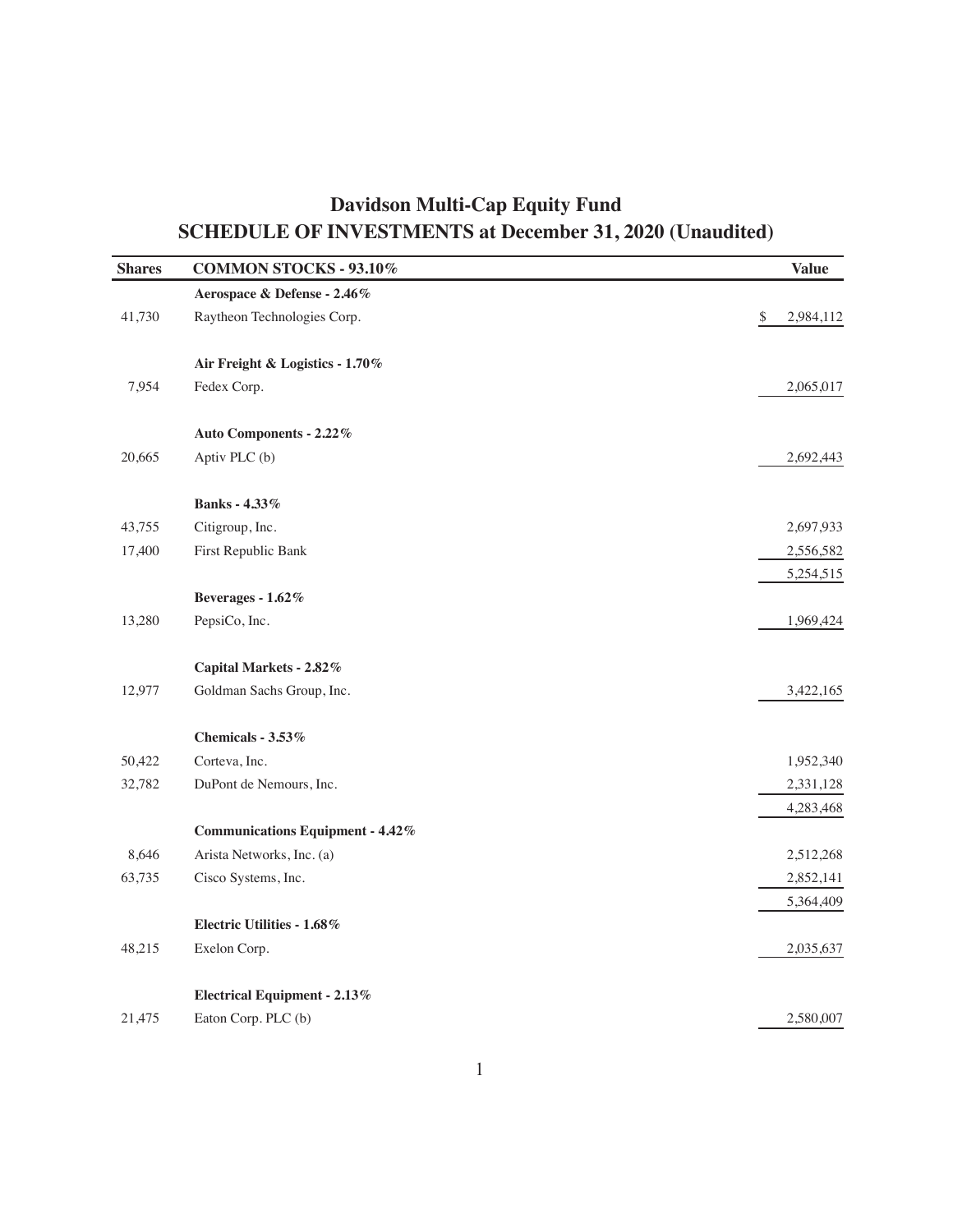| <b>Shares</b> | COMMON STOCKS - 93.10%, continued        | <b>Value</b>    |
|---------------|------------------------------------------|-----------------|
|               | Entertainment - 1.97%                    |                 |
| 16,650        | Electronic Arts, Inc. (b)                | \$<br>2,390,940 |
|               | Food & Staples Retailing - 3.76%         |                 |
| 122,035       | Sprouts Farmers Market, Inc. (a)         | 2,452,904       |
| 14,680        | Walmart, Inc.                            | 2,116,122       |
|               |                                          | 4,569,026       |
|               | Health Care Equipment & Supplies - 3.76% |                 |
| 10,255        | Becton, Dickinson & Co.                  | 2,566,006       |
| 17,015        | Medtronic PLC (b)                        | 1,993,137       |
|               |                                          | 4,559,143       |
|               | Health Care Providers & Services - 4.51% |                 |
| 14,334        | Cigna Corp.                              | 2,984,052       |
| 12,250        | Laboratory Corp. of America Holdings (a) | 2,493,488       |
|               |                                          | 5,477,540       |
|               | Health Care Technology - 1.89%           |                 |
| 29,290        | Cerner Corp.                             | 2,298,679       |
|               | Hotels, Restaurants & Leisure - 2.16%    |                 |
| 24,560        | Starbucks Corp.                          | 2,627,429       |
|               | <b>Industrial Conglomerates - 1.98%</b>  |                 |
| 13,765        | 3M Co.                                   | 2,405,984       |
|               | Insurance - 1.77%                        |                 |
| 21,750        | Progressive Corp.                        | 2,150,640       |
|               | Interactive Media & Services - 4.10%     |                 |
| 2.839         | Alphabet, Inc. - Class C $(a)(d)$        | 4,973,587       |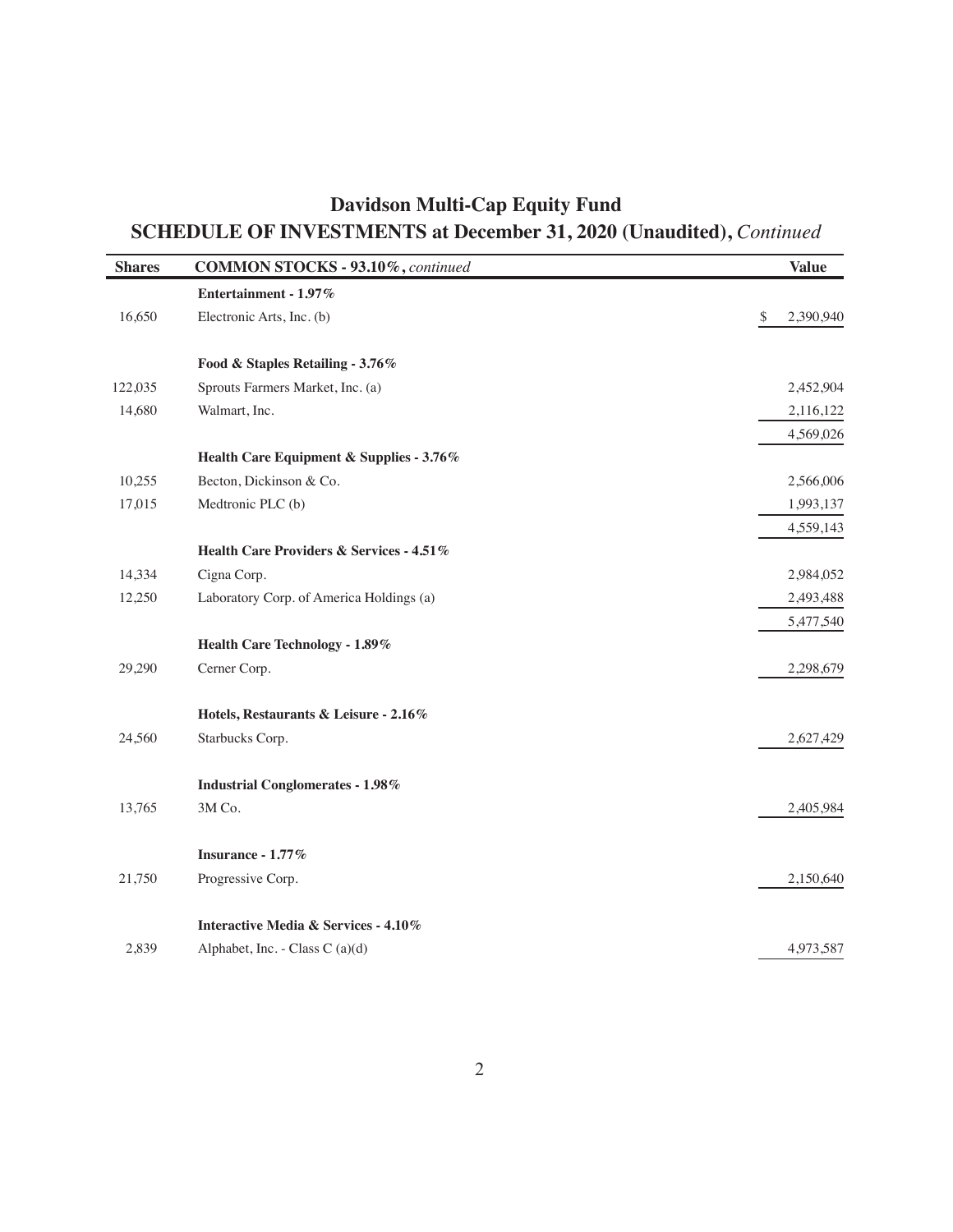| <b>Shares</b> | COMMON STOCKS - 93.10%, continued                     | <b>Value</b>    |
|---------------|-------------------------------------------------------|-----------------|
|               | <b>Internet &amp; Direct Marketing Retail - 3.98%</b> |                 |
| 1,010         | Amazon.com, Inc. (a)                                  | \$<br>3,289,499 |
| 30,800        | eBay, Inc.                                            | 1,547,700       |
|               |                                                       | 4,837,199       |
|               | IT Services - 2.42%                                   |                 |
| 20,754        | Fidelity National Information Services, Inc.          | 2,935,861       |
|               | Machinery - 2.03%                                     |                 |
| 36,425        | Otis Worldwide Corp.                                  | 2,460,509       |
|               | Multi-Utilities - 1.53%                               |                 |
| 14,605        | Sempra Energy                                         | 1,860,823       |
|               | Oil, Gas & Consumable Fuels - 2.21%                   |                 |
| 20,784        | Chevron Corp.                                         | 1,755,209       |
| 18,565        | EOG Resources, Inc.                                   | 925,836         |
|               |                                                       | 2,681,045       |
|               | Pharmaceuticals - 3.94%                               |                 |
| 37,365        | Bristol-Myers Squibb Co.                              | 2,317,751       |
| 30,155        | Merck & Co., Inc.                                     | 2,466,679       |
|               |                                                       | 4,784,430       |
|               | Semiconductors & Semiconductor Equipment - 2.14%      |                 |
| 20,450        | Silicon Laboratories, Inc. (a)                        | 2,604,103       |
|               | Software - 10.92%                                     |                 |
| 19,860        | Fortinet, Inc. (a)                                    | 2,949,806       |
| 6,558         | Intuit, Inc.                                          | 2,491,056       |
| 21,205        | Microsoft Corp.                                       | 4,716,416       |
| 13,905        | Salesforce.com, Inc. (a)                              | 3,094,280       |
|               |                                                       | 13,251,558      |
|               | Technology Hardware, Storage & Peripherals - 4.16%    |                 |
| 38,047        | Apple, Inc.                                           | 5,048,456       |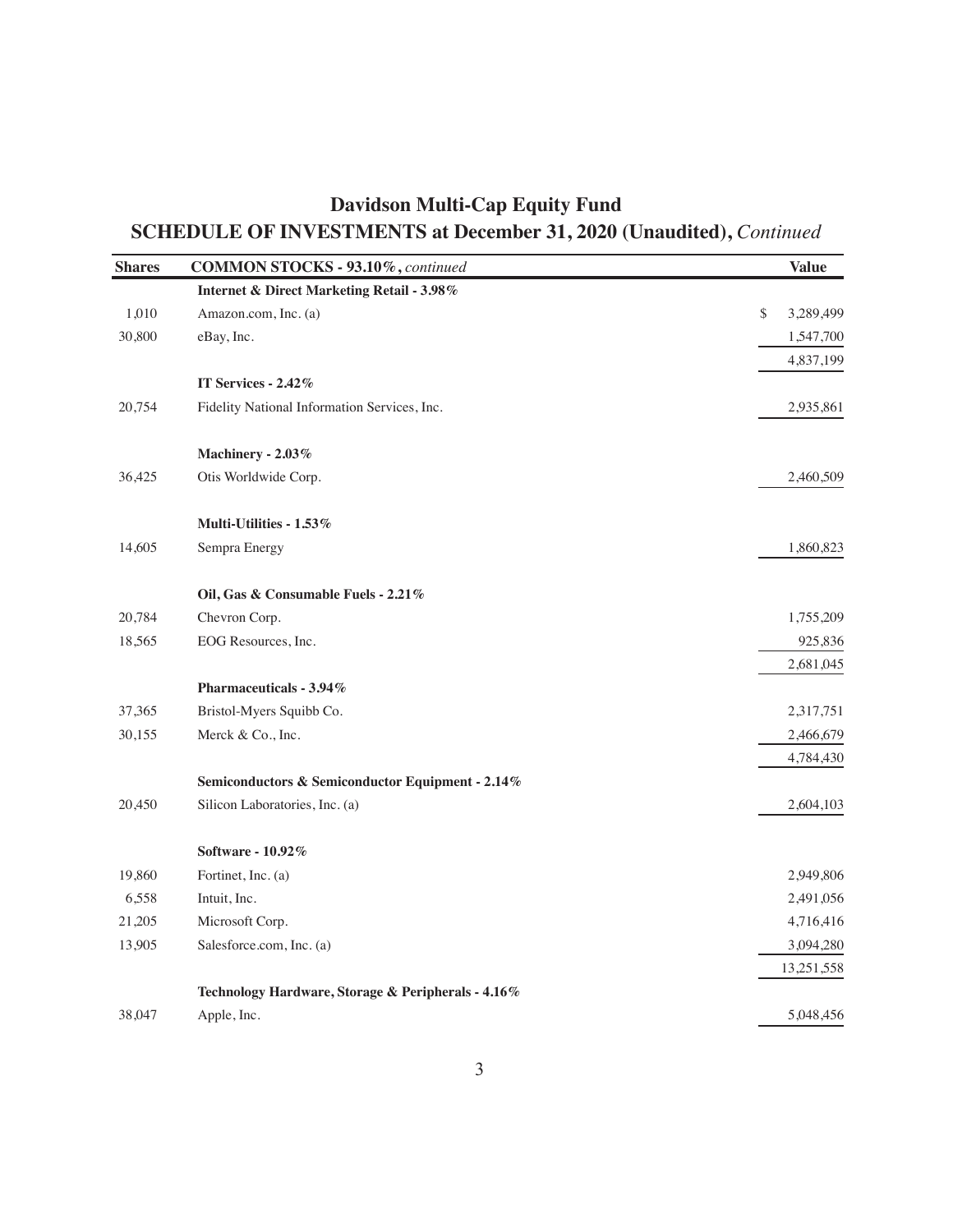| <b>Shares</b> | COMMON STOCKS - 93.10%, continued                              | <b>Value</b>    |
|---------------|----------------------------------------------------------------|-----------------|
|               | Textiles, Apparel & Luxury Goods - 4.08%                       |                 |
| 87,800        | Gildan Activewear, Inc. (b)                                    | \$<br>2,459,278 |
| 70,555        | Steven Madden, Ltd.                                            | 2,492,003       |
|               |                                                                | 4,951,281       |
|               | <b>Wireless Telecommunication Services - 2.88%</b>             |                 |
| 25,956        | T-Mobile US, Inc. (a)                                          | 3,500,167       |
|               | TOTAL COMMON STOCKS (Cost \$66,939,354)                        | 113,019,597     |
|               | <b>REITs</b> - 5.56%                                           |                 |
| 143,645       | AGNC Investment Corp.                                          | 2,240,862       |
| 24,825        | <b>Camden Property Trust</b>                                   | 2,480,514       |
| 60,400        | CubeSmart                                                      | 2,030,044       |
|               | TOTAL REITs (Cost \$5,788,365)                                 | 6,751,420       |
|               | RIGHT - 0.02%                                                  |                 |
|               | Pharmaceuticals - 0.02%                                        |                 |
| 33,270        | Bristol-Myers Squibb Co. (a)                                   | 22,960          |
|               | TOTAL RIGHT (Cost \$70,865)                                    | 22,960          |
|               | <b>MONEY MARKET FUND - 1.32%</b>                               |                 |
| 1,598,611     | First American Government Obligations Fund, Class X, 0.04% (c) | 1,598,611       |
|               | TOTAL MONEY MARKET FUND (Cost \$1,598,611)                     | 1,598,611       |
|               | Total Investments in Securities (Cost \$74,397,195) - 100.00%  | 121,392,588     |
|               | Other Assets in Excess of Liabilities - 0.00%                  | 4,032           |
|               | <b>NET ASSETS - 100.00%</b>                                    | \$121,396,620   |